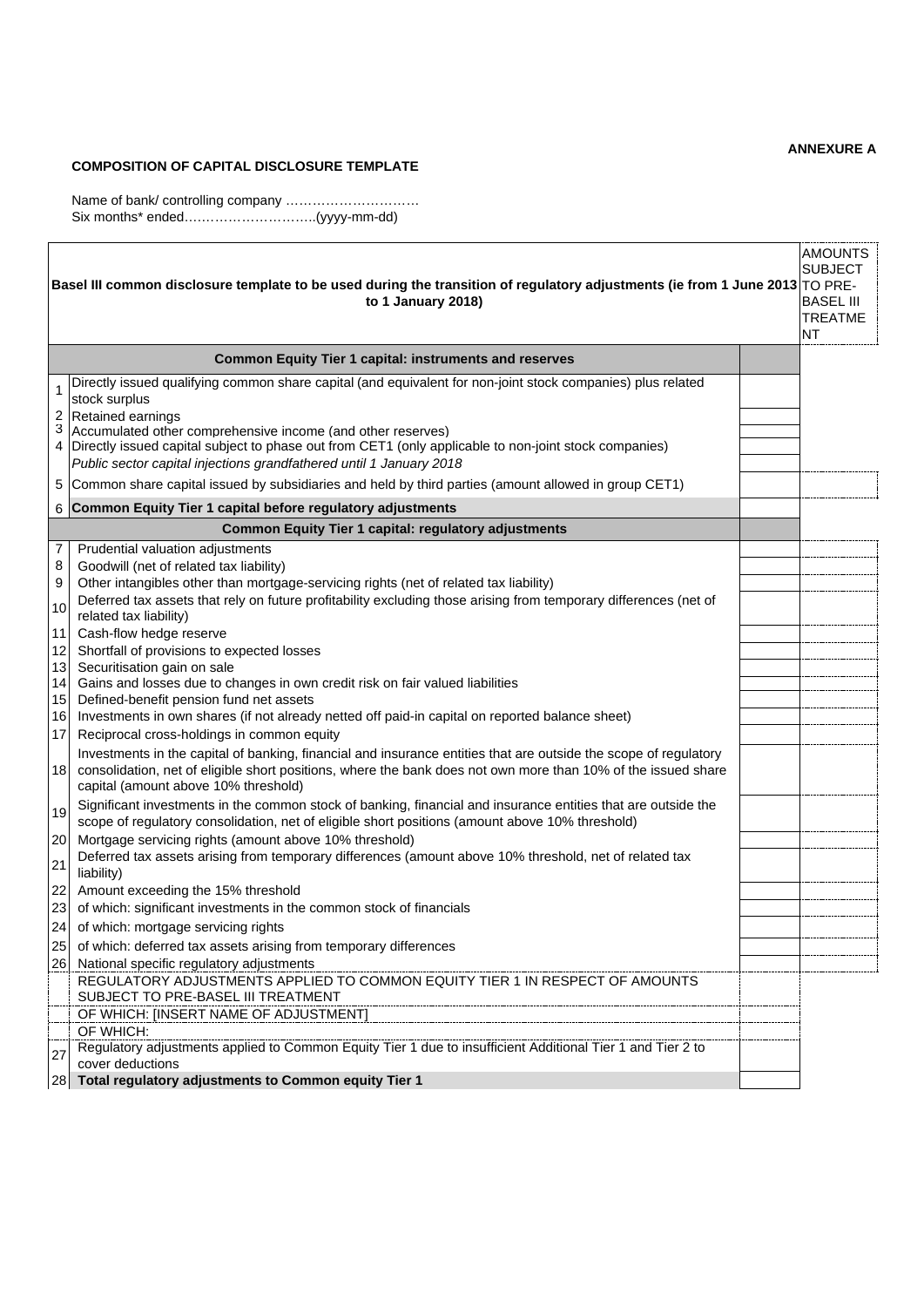| <b>Additional Tier 1 capital : instruments</b><br>30 Directly issued qualifying Additional Tier 1 instruments plus related stock surplus                                                                                    |  |
|-----------------------------------------------------------------------------------------------------------------------------------------------------------------------------------------------------------------------------|--|
|                                                                                                                                                                                                                             |  |
|                                                                                                                                                                                                                             |  |
| of which: classified as equity under applicable accounting standards                                                                                                                                                        |  |
| of which: classified as liabilities under applicable accounting standards                                                                                                                                                   |  |
| Directly issued capital instruments subject to phase out from Additional Tier 1                                                                                                                                             |  |
| Additional Tier 1 instruments (and CET1 instruments not included in line 5) issued by subsidiaries and held by                                                                                                              |  |
| third parties (amount allowed in group AT1)                                                                                                                                                                                 |  |
| of which: instruments issued by subsidiaries subject to phase out                                                                                                                                                           |  |
| Additional Tier 1 capital before regulatory adjustments                                                                                                                                                                     |  |
| Additional Tier 1 capital: regulatory adjustments                                                                                                                                                                           |  |
| Investments in own Additional Tier 1 instruments                                                                                                                                                                            |  |
| Reciprocal cross-holdings in Additional Tier 1 instruments                                                                                                                                                                  |  |
| Investments in the capital of banking, financial and insurance entities that are outside the scope of regulatory                                                                                                            |  |
| consolidation, net of eligible short positions, where the bank does not own more than 10% of the issued                                                                                                                     |  |
| common share capital of the entity (amount above 10% threshold)                                                                                                                                                             |  |
| Significant investments in the capital of banking, financial and insurance entities that are outside the scope of                                                                                                           |  |
| regulatory consolidation (net of eligible short positions)                                                                                                                                                                  |  |
| National specific regulatory adjustments                                                                                                                                                                                    |  |
| REGULATORY ADJUSTMENTS APPLIED TO ADDITIONAL TIER 1 IN RESPECT OF AMOUNTS SUBJECT                                                                                                                                           |  |
| TO PRE-BASEL III TREATMENT                                                                                                                                                                                                  |  |
| OF WHICH: [INSERT NAME OF ADJUSTMENT]                                                                                                                                                                                       |  |
| OF WHICH:                                                                                                                                                                                                                   |  |
| Regulatory adjustments applied to Additional Tier 1 due to insufficient Tier 2 to cover deductions                                                                                                                          |  |
| Total regulatory adjustments to Additional Tier 1 capital                                                                                                                                                                   |  |
| <b>Additional Tier 1 capital (AT1)</b>                                                                                                                                                                                      |  |
| Tier 1 capital (T1 = CET1 + AT1)                                                                                                                                                                                            |  |
| <b>Tier 2 capital and provisions</b>                                                                                                                                                                                        |  |
| Directly issued qualifying Tier 2 instruments plus related stock surplus                                                                                                                                                    |  |
| Directly issued capital instruments subject to phase out from Tier 2                                                                                                                                                        |  |
| Tier 2 instruments (and CET1 and AT1 instruments not included in lines 5 or 34) issued by subsidiaries and                                                                                                                  |  |
| held by third parties (amount allowed in group Tier 2)                                                                                                                                                                      |  |
| of which: instruments issued by subsidiaries subject to phase out                                                                                                                                                           |  |
| Provisions                                                                                                                                                                                                                  |  |
|                                                                                                                                                                                                                             |  |
|                                                                                                                                                                                                                             |  |
| Tier 2 capital before regulatory adjustments                                                                                                                                                                                |  |
| Tier 2 capital : regulatory adjustments<br>Investments in own Tier 2 instruments                                                                                                                                            |  |
|                                                                                                                                                                                                                             |  |
| Reciprocal cross-holdings in Tier 2 instruments                                                                                                                                                                             |  |
| Investments in the capital of banking, financial and insurance entities that are outside the scope of regulatory<br>consolidation, net of eligible short positions, where the bank does not own more than 10% of the issued |  |
| common share capital of the entity (amount above the 10% threshold)                                                                                                                                                         |  |
| Significant investments in the capital banking, financial and insurance entities that are outside the scope of                                                                                                              |  |
| regulatory consolidation (net of eligible short positions)                                                                                                                                                                  |  |
| National specific regulatory adjustments                                                                                                                                                                                    |  |
| REGULATORY ADJUSTMENTS APPLIED TO TIER 2 IN RESPECT OF AMOUNTS SUBJECT TO PRE-                                                                                                                                              |  |
| <b>BASEL III TREATMENT</b>                                                                                                                                                                                                  |  |
| OF WHICH: [INSERT NAME OF ADJUSTMENT]                                                                                                                                                                                       |  |
| OF WHICH:                                                                                                                                                                                                                   |  |
| Total regulatory adjustments to Tier 2 capital                                                                                                                                                                              |  |
| Tier 2 capital (T2)                                                                                                                                                                                                         |  |
| 59 Total capital (TC = $T1 + T2$ )                                                                                                                                                                                          |  |
| RISK WEIGHTED ASSETS IN RESPECT OF AMOUNTS SUBJECT TO PRE-BASEL III TREATMENT                                                                                                                                               |  |
| OF WHICH: [INSERT NAME OF ADJUSTMENT]                                                                                                                                                                                       |  |
| OF WHICH:<br>Total risk weighted assets                                                                                                                                                                                     |  |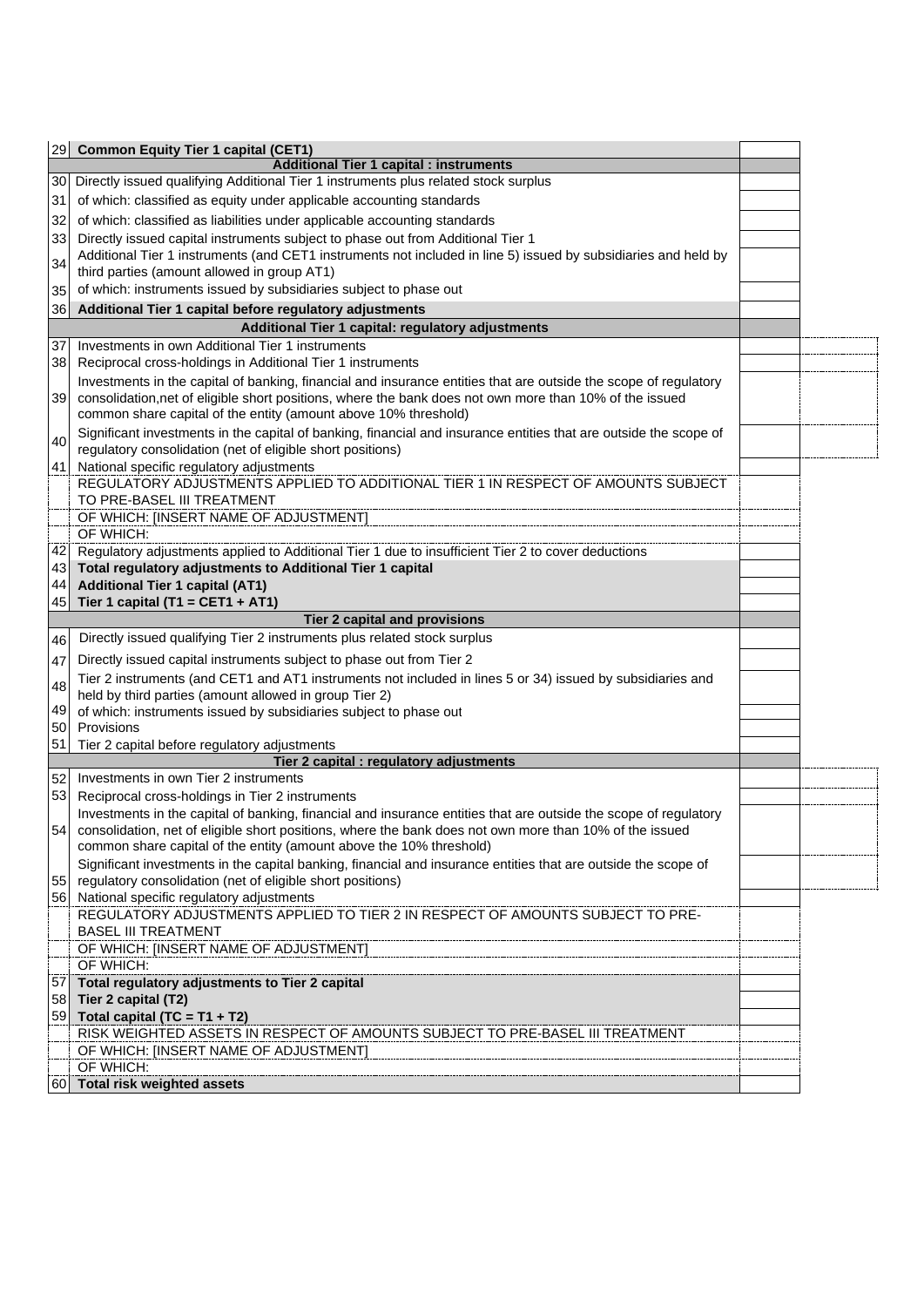| <b>Capital ratios</b>                                    |                                                                                                                                       |  |  |
|----------------------------------------------------------|---------------------------------------------------------------------------------------------------------------------------------------|--|--|
| 61                                                       | Common Equity Tier 1 (as a percentage of risk weighted assets)                                                                        |  |  |
| 62                                                       | Tier 1 (as a percentage of risk weighted assets)                                                                                      |  |  |
| 63                                                       | Total capital (as a percentage of risk weighted assets)                                                                               |  |  |
|                                                          | Institution specific buffer requirement (minimum CET1 requirement plus capital conservation buffer plus                               |  |  |
|                                                          | countercyclical buffer requirements plus G-SIB buffer requirement, expressed as a percentage of risk weighted                         |  |  |
| 64                                                       | assets)                                                                                                                               |  |  |
| 65                                                       | of which: capital conservation buffer requirement                                                                                     |  |  |
| 661                                                      | of which: bank specific countercyclical buffer requirement                                                                            |  |  |
| 67                                                       | of which: G-SIB buffer requirement                                                                                                    |  |  |
| 68                                                       | Common Equity Tier 1 available to meet buffers (as a percentage of risk weighted assets)                                              |  |  |
|                                                          | <b>National Minima (if different from Basel 3)</b>                                                                                    |  |  |
| 69                                                       | National Common Equity Tier 1 minimum ratio (if different from Basel 3 minimum)                                                       |  |  |
| 70                                                       | National Tier 1 minimum ratio                                                                                                         |  |  |
| 71                                                       | National total capital minimum ratio                                                                                                  |  |  |
|                                                          | Amounts below the threshold for deductions (before risk weighting)                                                                    |  |  |
| 72                                                       | Non-significant investments in the capital of other financials                                                                        |  |  |
| 73                                                       | Significant investments in the common stock of financials                                                                             |  |  |
|                                                          | 74 Mortgage servicing rights (net of related tax liability)                                                                           |  |  |
|                                                          | 75 Deferred tax assets arising from temporary differences (net of related tax liability)                                              |  |  |
| Applicable caps on the inclusion of provisions in Tier 2 |                                                                                                                                       |  |  |
| 76                                                       | Provisions eligible for inclusion in Tier 2 in respect of exposures subject to standardised approach (prior to<br>application of cap) |  |  |
| 77                                                       | Cap on inclusion of provisions in Tier 2 under standardised approach                                                                  |  |  |
|                                                          | Provisions eligible for inclusion in Tier 2 in respect of exposures subject to internal ratings-based approach                        |  |  |
| 78                                                       | (prior to application of cap)                                                                                                         |  |  |
| 79                                                       | Cap for inclusion of provisions in Tier 2 under internal ratings-based approach                                                       |  |  |
|                                                          | Capital instruments subject to phase-out arrangements (only applicable between 1 Jan 2018 and 1 Jan                                   |  |  |
| 2022)                                                    |                                                                                                                                       |  |  |
| 80                                                       | Current cap on CET1 instruments subject to phase out arrangements                                                                     |  |  |
| 81                                                       | Amount excluded from CET1 due to cap (excess over cap after redemptions and maturities)                                               |  |  |
| 82                                                       | Current cap on AT1 instruments subject to phase out arrangements                                                                      |  |  |
| 83                                                       | Amount excluded from AT1 due to cap (excess over cap after redemptions and maturities)                                                |  |  |
| 84                                                       | Current cap on T2 instruments subject to phase out arrangements                                                                       |  |  |
| 85                                                       | Amount excluded from T2 due to cap (excess over cap after redemptions and maturities)                                                 |  |  |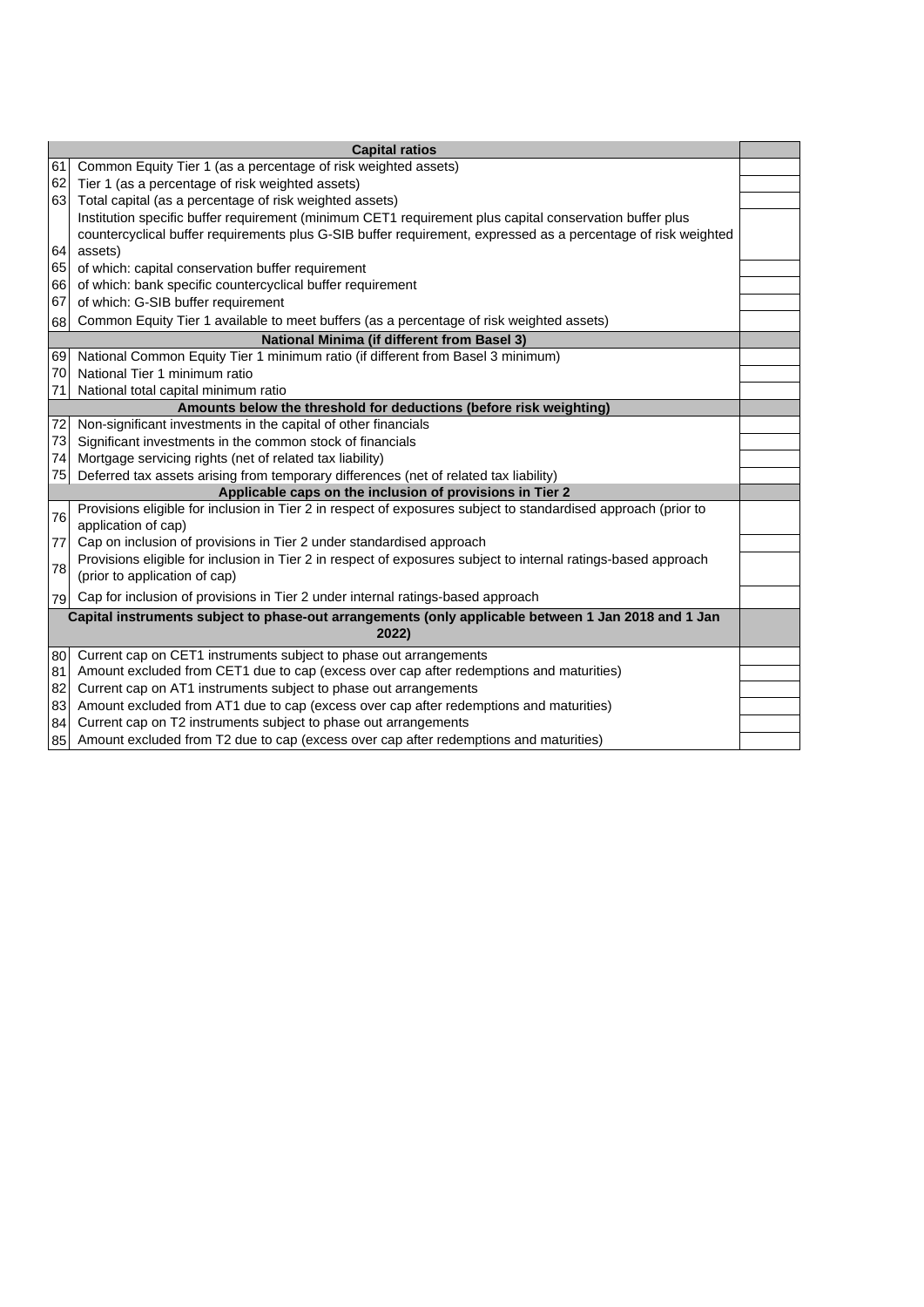Set out in the following table is an explanation of each line of the common disclosure template (above). With regard to the regulatory adjustments, banks are required to report deductions from capital as positive numbers and additions to capital as negative numbers. For example, "goodwill" (line 8) should be reported as a positive number, as should "gains" (line 14) due to the change in the bank's credit risk. However, losses due to the change in the bank's credit risk should be reported as a negative number as these are added back in the calculation of Common Equity Tier 1.

٦

| Line no.       | <b>Explanation</b>                                                                                                                                                                                                                                                                                                                                                                                                                                                                                                                                                                                                                                                                   |
|----------------|--------------------------------------------------------------------------------------------------------------------------------------------------------------------------------------------------------------------------------------------------------------------------------------------------------------------------------------------------------------------------------------------------------------------------------------------------------------------------------------------------------------------------------------------------------------------------------------------------------------------------------------------------------------------------------------|
| 1              | Instruments issued by the parent company of the reporting group that<br>meet all of the Common Equity Tier 1 (CET1) entry criteria set out in<br>regulation 38(13)(a) of the Regulations. This should be equal to the sum<br>of common stock (and related surplus only) and other instruments for<br>non-joint stock companies, both of which must meet the common stock<br>criteria. This should be net of treasury stock and other investments in<br>own shares to the extent that these are already derecognised on the<br>balance sheet under the relevant accounting standards. Other paid-in<br>capital elements must be excluded. All minority interests must be<br>excluded. |
| $\overline{2}$ | Retained earnings, prior to all regulatory adjustments. In accordance<br>with regulation 38(10) of the Regulations. Dividends are to be removed<br>in accordance with the applicable accounting standards, i.e. they should<br>be removed from this line when they are removed from the balance<br>sheet of the bank.                                                                                                                                                                                                                                                                                                                                                                |
| 3              | Accumulated other comprehensive income and other<br>disclosed<br>reserves, prior to all regulatory adjustments. BA 700 line 31 column 1.                                                                                                                                                                                                                                                                                                                                                                                                                                                                                                                                             |
| 4              | Directly issued capital instruments subject to phase-out from CET1. This<br>is only applicable to non-joint stock companies. Banks structured as<br>joint-stock companies must report zero in this line.                                                                                                                                                                                                                                                                                                                                                                                                                                                                             |
| 5              | Common share capital issued by subsidiaries and held by third parties.<br>Only the amount that is eligible for inclusion in group CET1 should be<br>reported here, as determined by the application of regulation 38(16) of<br>the Regulations read with Directive 4/2013.                                                                                                                                                                                                                                                                                                                                                                                                           |
| 6              | Sum of lines 1 to 5. BA 700 line 41 column 1.                                                                                                                                                                                                                                                                                                                                                                                                                                                                                                                                                                                                                                        |
| $\overline{7}$ | Prudential valuation adjustments in accordance with the requirements<br>specified in the Regulations.                                                                                                                                                                                                                                                                                                                                                                                                                                                                                                                                                                                |
| 8              | Goodwill net of related tax liability as set out in regulation $38(5)(a)(i)(A)$<br>of the Regulations.                                                                                                                                                                                                                                                                                                                                                                                                                                                                                                                                                                               |
| 9              | Other intangibles other than mortgage-servicing rights (net of related tax<br>liability) as set out in regulation $38(5)(a)(i)(B)$ of the Regulations.                                                                                                                                                                                                                                                                                                                                                                                                                                                                                                                               |
| 10             | Deferred tax assets that rely on future profitability excluding those<br>arising from temporary differences (net of related tax liability) as set out<br>in regulation $38(5)(a)(i)(C)$ of the Regulations.                                                                                                                                                                                                                                                                                                                                                                                                                                                                          |
| 11             | The element of the cash-flow hedge reserve described in regulation<br>38(5)(a)(i)(D) of the Regulations.                                                                                                                                                                                                                                                                                                                                                                                                                                                                                                                                                                             |
| 12             | Shortfall of provisions to expected losses as described in regulation<br>38(5)(a)(i)(E) of the Regulations.                                                                                                                                                                                                                                                                                                                                                                                                                                                                                                                                                                          |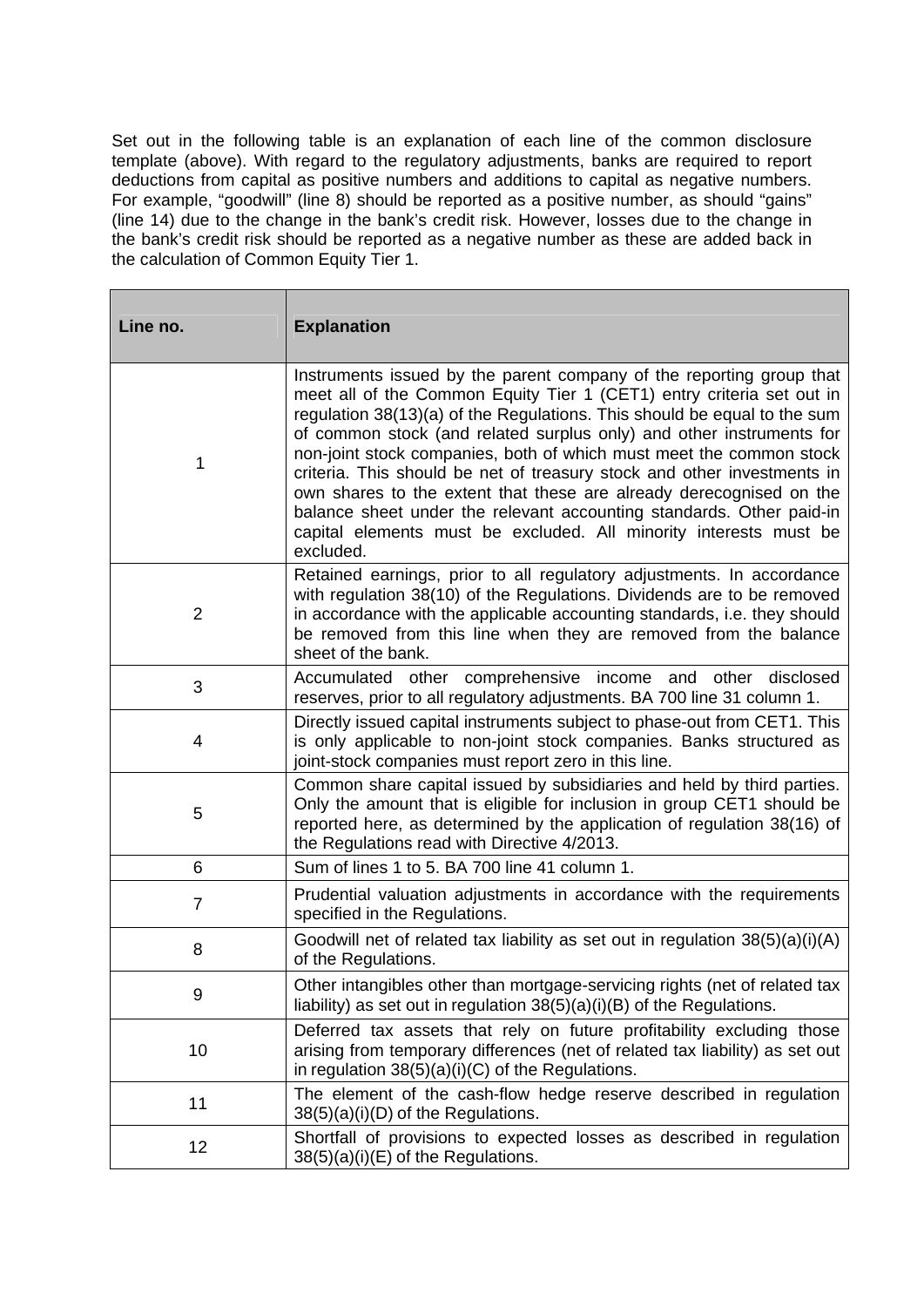| 13 | Securitisation gain on sale as set out in regulation $38(5)(a)(i)(F)$ of the<br>Regulations.                                                                                                                                                                                                                                                          |
|----|-------------------------------------------------------------------------------------------------------------------------------------------------------------------------------------------------------------------------------------------------------------------------------------------------------------------------------------------------------|
| 14 | Gains and losses due to changes in own credit risk on fair valued<br>liabilities as described in regulation $38(5)(a)(i)(G)$ of the Regulations.                                                                                                                                                                                                      |
| 15 | Defined benefit pension fund net assets. The amount to be deducted is<br>set out in regulation 38(5)(a)(i)(H) of the Regulations.                                                                                                                                                                                                                     |
| 16 | Investments in own shares (if not already netted off paid-in capital on<br>reported balance sheet) as set out in regulation $38(5)(a)(i)(l)$ of the<br>Regulations.                                                                                                                                                                                   |
| 17 | Reciprocal cross-holdings in common equity as set out in regulation<br>$38(5)(a)(i)(J)$ of the Regulations.                                                                                                                                                                                                                                           |
| 18 | Investments in the capital of banking, financial and insurance entities<br>that are outside the scope of regulatory consolidation where the bank<br>does not own more than 10% of the issued share capital (amount above<br>the 10% threshold), amount to be deducted from CET1 in accordance<br>with regulation $38(5)(a)(i)(L)$ of the Regulations. |
| 19 | Significant investments in the common stock of banking, financial and<br>insurance entities that are outside the scope of regulatory consolidation<br>(amount above 10% threshold), amount to be deducted from CET1 in<br>accordance with regulation 38(5)(a)(i)(M) of the Regulations.                                                               |
| 20 | Mortgage servicing rights (amount above 10% threshold), amount to be<br>deducted from CET1 in accordance with regulation $38(5)(b)(ii)$ of the<br>Regulations.                                                                                                                                                                                        |
| 21 | Deferred tax assets arising from temporary differences (amount above<br>10% threshold, net of related tax liability), amount to be deducted from<br>CET1 in accordance with regulation 38(5)(b)(iii) of the Regulations.                                                                                                                              |
| 22 | Total amount by which the three threshold items exceed the 15%<br>threshold, excluding amounts reported in lines 19 to 21, calculated in<br>accordance with the requirements specified in regulation 38(5)(b) of the<br>Regulations.                                                                                                                  |
| 23 | The amount reported in line 22 that relates to significant investments in<br>the common stock of financials.                                                                                                                                                                                                                                          |
| 24 | The amount reported in line 22 that relates to mortgage servicing rights.                                                                                                                                                                                                                                                                             |
| 25 | The amount reported in line 22 that relates to deferred tax assets arising<br>from temporary differences.                                                                                                                                                                                                                                             |
| 26 | Any national specific regulatory adjustments that this Office requires to<br>be applied to CET1 in addition to the Basel III minimum set of<br>adjustments in accordance with regulations $38(5)(a)(i)(K)$ , $38(5)(a)(i)(N)$ ,<br>$38(5)(a)(i)(O)$ , $38(5)(a)(i)(P)$ and $38(5)(a)(i)(Q)$ of the Regulations. BA<br>700 lines 230 to 236 column 1.  |
| 27 | Regulatory adjustments applied to CET1 due to insufficient Additional<br>Tier 1 (AT1) to cover deductions. If the amount reported in line 43<br>exceeds the amount reported in line 36, the excess is to be reported<br>here. BA 700 line 61 column 1.                                                                                                |
| 28 | Total regulatory adjustments to CET1 to be calculated as the sum of<br>26<br>to<br>22<br>plus<br>lines<br>and<br>27.<br>700<br>lines<br>$7^{\circ}$<br>BA.<br>Lines<br>42+55+57+58+59+61+63 column1.                                                                                                                                                  |
| 29 | CET1, to be calculated as line 6 minus line 28. BA 700 line 64 column 1.                                                                                                                                                                                                                                                                              |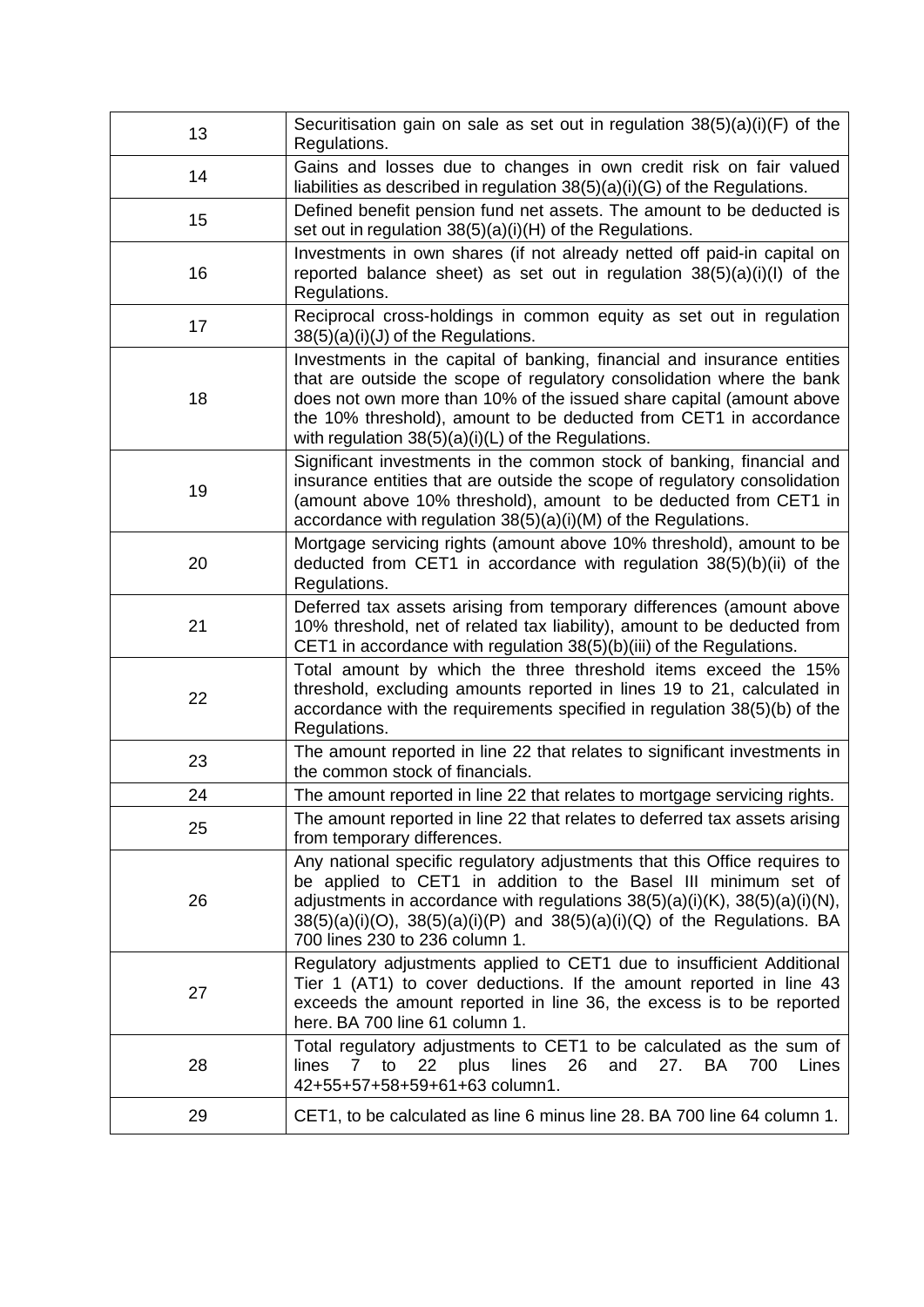| 30 | Instruments issued by the parent company of the reporting group that<br>meet all of the AT1 entry criteria set out in regulation 38(13)(b) of the<br>Regulations and any related stock surplus. All instruments issued by<br>subsidiaries of the consolidated group should be excluded from this line.<br>This line may include AT1 capital issued by an special purpose vehicle<br>(SPV) of the parent company only if it meets the requirements set out in<br>regulation 38(13)(b)(vii) of the Regulations. |
|----|---------------------------------------------------------------------------------------------------------------------------------------------------------------------------------------------------------------------------------------------------------------------------------------------------------------------------------------------------------------------------------------------------------------------------------------------------------------------------------------------------------------|
| 31 | The amount in line 30 classified as equity under applicable accounting<br>standards.                                                                                                                                                                                                                                                                                                                                                                                                                          |
| 32 | The amount in line 30 classified as liabilities under applicable<br>accounting standards.                                                                                                                                                                                                                                                                                                                                                                                                                     |
| 33 | Directly issued capital instruments subject to phase-out from AT1 in<br>accordance with regulation 38(13)(c) of the Regulations.                                                                                                                                                                                                                                                                                                                                                                              |
| 34 | AT1 instruments (and CET1 instruments not included in line 5) issued<br>by subsidiaries and held by third parties. The amount allowed in group<br>AT1 should be in accordance with regulation 38(16) of the Regulations<br>read with Directive 4/2013.                                                                                                                                                                                                                                                        |
| 35 | The amount reported in line 34 that relates to instruments subject to<br>phase-out from AT1.                                                                                                                                                                                                                                                                                                                                                                                                                  |
| 36 | The sum of lines 30, 33 and 34. BA 700 line 65 column 1.                                                                                                                                                                                                                                                                                                                                                                                                                                                      |
| 37 | Investments in own AT1 instruments, amount to be deducted from AT1<br>in accordance with regulation $38(5)(a)(ii)(A)$ of the Regulations.                                                                                                                                                                                                                                                                                                                                                                     |
| 38 | Reciprocal cross-holdings in AT1 instruments, amount to be deducted<br>from AT1 in accordance with regulation $38(5)(a)(ii)(B)$ of the<br>Regulations.                                                                                                                                                                                                                                                                                                                                                        |
| 39 | Investments in the capital of banking, financial and insurance entities<br>that are outside the scope of regulatory consolidation where the bank<br>does not own more than 10% of the issued common share capital of the<br>entity (net of the issued common share capital of the entity and net of<br>eligible short positions), amount to be deducted from AT1 in accordance<br>with regulation 38(5)(a)(ii)(C) of the Regulations.                                                                         |
| 40 | Significant investments in the capital of banking, financial and insurance<br>entities that are outside the scope of regulatory consolidation (net of<br>eligible short positions), amount to be deducted from AT1 in accordance<br>with regulation $38(5)(a)(ii)(D)$ of the Regulations.                                                                                                                                                                                                                     |
| 41 | Any national specific regulatory adjustments that this Office requires to<br>be applied to AT1 in addition to the Basel III minimum set of<br>adjustments in accordance with regulation $38(5)(a)(ii)(E)$<br>of the<br>Regulations.                                                                                                                                                                                                                                                                           |
| 42 | Regulatory adjustments applied to Additional Tier 1 due to insufficient<br>Tier 2 to cover deductions. If the amount reported in line 57 exceeds the<br>amount reported in line 51 the excess is to be reported here. BA 700<br>line 75 column1.                                                                                                                                                                                                                                                              |
| 43 | The sum of lines 37 to 42.                                                                                                                                                                                                                                                                                                                                                                                                                                                                                    |
| 44 | Additional Tier 1 capital, to be calculated as line 36 minus line 43. BA<br>700 line 76 column 1.                                                                                                                                                                                                                                                                                                                                                                                                             |
| 45 | Tier 1 capital, to be calculated as line 29 plus line 44. BA 700 line 77<br>column 1.                                                                                                                                                                                                                                                                                                                                                                                                                         |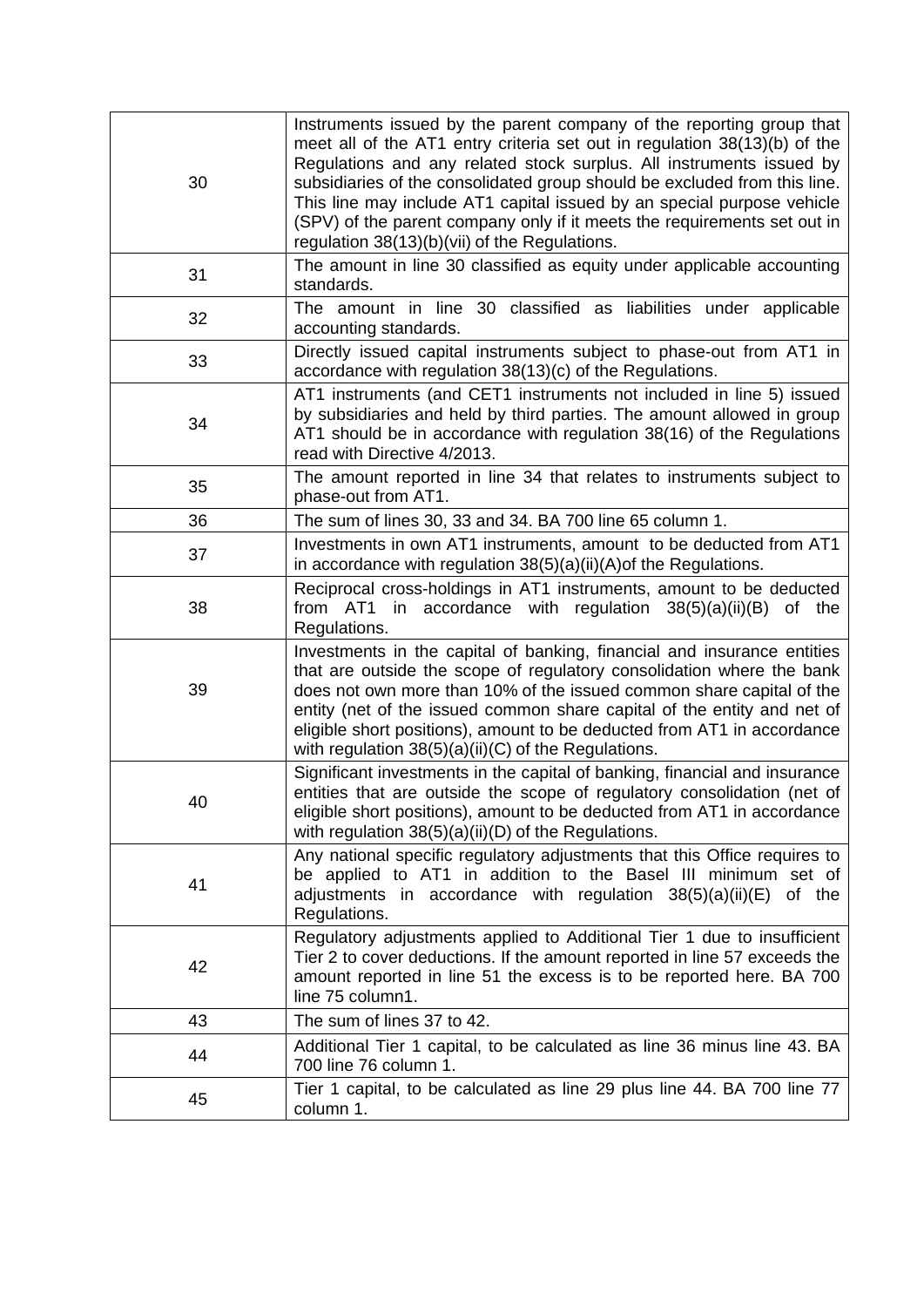| 46 | Instruments issued by the parent company of the reporting group that<br>meet all of the Tier 2 entry criteria set out in regulation 38(14)(a) of the<br>Regulations and any related stock surplus. All instruments issued of<br>subsidiaries of the consolidated group should be excluded from this line.<br>This line may include Tier 2 capital issued by an SPV of the parent<br>company only if it meets the requirements specified in regulation<br>38(14)(a)(vi) of the Regulations. |
|----|--------------------------------------------------------------------------------------------------------------------------------------------------------------------------------------------------------------------------------------------------------------------------------------------------------------------------------------------------------------------------------------------------------------------------------------------------------------------------------------------|
| 47 | Directly issued capital instruments subject to phase-out from Tier 2 in<br>accordance with the requirements of regulation 38(14)(b) of the<br>Regulations.                                                                                                                                                                                                                                                                                                                                 |
| 48 | Tier 2 instruments (and CET1 and AT1 instruments not included in lines<br>5 or 32) issued by subsidiaries and held by third parties (amount<br>allowed in group Tier 2), in accordance with regulation 38(16) of the<br>Regulations read with Directive 4/2013.                                                                                                                                                                                                                            |
| 49 | The amount reported in line 48 that relates to instruments subject to<br>phase-out from Tier 2.                                                                                                                                                                                                                                                                                                                                                                                            |
| 50 | Provisions included in Tier 2, calculated in accordance with regulations<br>$23(22)(c)(iii)$ and $23(22)(d)(i)(B)(ii)$ of the Regulations.                                                                                                                                                                                                                                                                                                                                                 |
| 51 | The sum of lines 46 to 48 and line 50. BA 700 line 78 column 1.                                                                                                                                                                                                                                                                                                                                                                                                                            |
| 52 | Investments in own Tier 2 instruments, amount to be deducted from Tier<br>2 in accordance with regulation 38(5)(a)(iii)(A) of the Regulations.                                                                                                                                                                                                                                                                                                                                             |
| 53 | Reciprocal cross-holdings in Tier 2 instruments, amount to be deducted<br>from Tier 2 in accordance with regulation $38(5)(a)(iii)(B)$ of the<br>Regulations.                                                                                                                                                                                                                                                                                                                              |
| 54 | Investments in the capital of banking, financial and insurance entities<br>that are outside the scope of regulatory consolidation where the bank<br>does not own more than 10% of the issued common share capital of the<br>entity (net of eligible short positions), amount to be deducted from Tier 2<br>in accordance with regulation $38(5)(a)(iii)(C)$ of the Regulations.                                                                                                            |
| 55 | Significant investments in the capital of banking, financial and insurance<br>entities that are outside the scope of regulatory consolidation (net of<br>eligible short positions), amount to be deducted from Tier 2 in<br>accordance with regulation 38(5)(a)(iii)(D) of the Regulations.                                                                                                                                                                                                |
| 56 | Any national-specific regulatory adjustments that this Office requires to<br>be applied to Tier 2 in addition to the Basel III minimum set of<br>adjustments in accordance with regulation $38(5)(a)(iii)(E)$ of the<br>Regulations.                                                                                                                                                                                                                                                       |
| 57 | The sum of lines 52 to 56. BA 700 line 86 column 1.                                                                                                                                                                                                                                                                                                                                                                                                                                        |
| 58 | Tier 2 capital, to be calculated as line 51 minus line 57. BA 700 line 87<br>column 1.                                                                                                                                                                                                                                                                                                                                                                                                     |
| 59 | Total capital, to be calculated as line 45 plus line 58. BA 700 line 88<br>column 1.                                                                                                                                                                                                                                                                                                                                                                                                       |
| 60 | Total risk-weighted assets of the reporting group. BA 700 line 6 column<br>7.                                                                                                                                                                                                                                                                                                                                                                                                              |
| 61 | CET1 (as a percentage of risk-weighted assets), to be calculated as line<br>29 divided by line 60 (expressed as a percentage). BA 700 line 17<br>column 1.                                                                                                                                                                                                                                                                                                                                 |
| 62 | Tier 1 ratio (as a percentage of risk-weighted assets), to be calculated<br>as line 45 divided by line 60 (expressed as a percentage). BA 700 line<br>17 column 2.                                                                                                                                                                                                                                                                                                                         |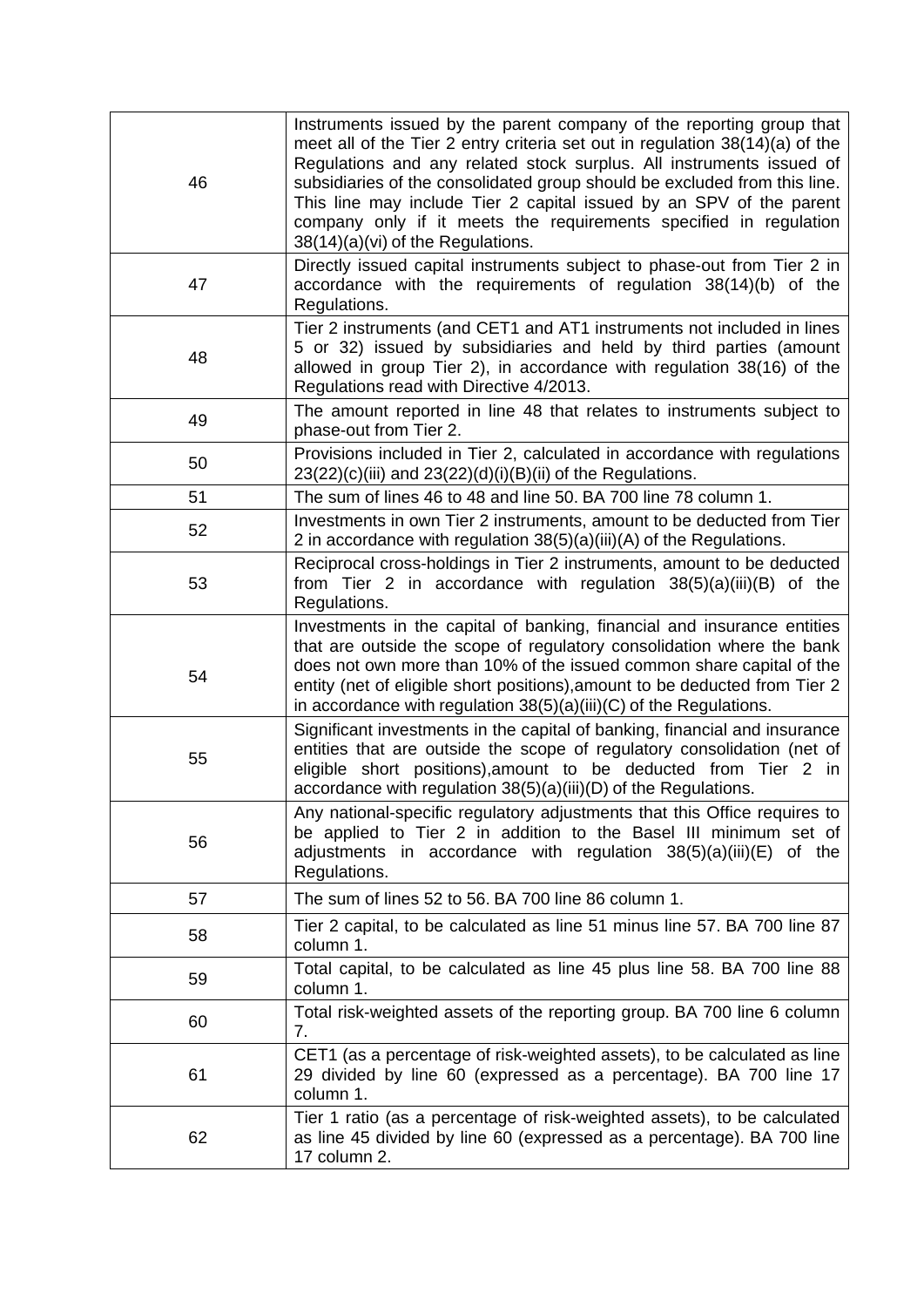| 63 | Total capital ratio (as a percentage of risk-weighted assets), to be<br>calculated as line 59 divided by line 60 (expressed as a percentage). BA<br>700 line 17 column 3.                                                                                                                                                                                                                                                                                                                                                                                                                                                 |
|----|---------------------------------------------------------------------------------------------------------------------------------------------------------------------------------------------------------------------------------------------------------------------------------------------------------------------------------------------------------------------------------------------------------------------------------------------------------------------------------------------------------------------------------------------------------------------------------------------------------------------------|
| 64 | Institution specific buffer requirement (minimum CET1 requirement plus<br>capital conservation buffer plus countercyclical buffer requirements plus<br>G-SIB buffer requirement, expressed as a percentage of risk-weighted<br>assets). To be calculated as South African base minimum plus 2,5%<br>plus the bank-specific countercyclical buffer requirement calculated in<br>accordance with Directive 5/2013 plus the bank G-SIB requirement,<br>where applicable. This line will show the CET1 ratio below which the<br>bank will become subject to constraints on distributions, excluding the<br>D-SIB requirement. |
| 65 | The amount in line 64 (expressed as a percentage of risk-weighted<br>assets) that relates to the capital conservation buffer), i.e. banks will<br>report 2,5% here. As phased in per Directive 5/2013.                                                                                                                                                                                                                                                                                                                                                                                                                    |
| 66 | The amount in line 64 (expressed as a percentage of risk-weighted<br>assets) that relates to the bank specific countercyclical buffer<br>requirement. As phased in per Directive 5/2013.                                                                                                                                                                                                                                                                                                                                                                                                                                  |
| 67 | The amount in line 64 (expressed as a percentage of risk-weighted<br>assets) that relates to the bank's G-SIB requirement. Excluding the D-<br>SIB requirement as phased in per Directive 5/2013.                                                                                                                                                                                                                                                                                                                                                                                                                         |
| 68 | CET1 available to meet buffers (as a percentage of risk-weighted<br>assets). To be calculated as the CET1 ratio of the bank, less any<br>common equity used to meet the bank's Tier 1 and Total capital<br>requirements.                                                                                                                                                                                                                                                                                                                                                                                                  |
| 69 | South African base minimum Common Equity Tier 1 ratio. BA 700<br>column 1 lines 9+14+15, excluding ICR and DSIB.                                                                                                                                                                                                                                                                                                                                                                                                                                                                                                          |
| 70 | South African base minimum Tier 1 ratio. BA 700 column 2 lines<br>9+14+15, excluding ICR and DSIB.                                                                                                                                                                                                                                                                                                                                                                                                                                                                                                                        |
| 71 | South African base minimum total capital ratio. BA 700 Column 3 (lines<br>9+14+15, excluding ICR and DSIB.                                                                                                                                                                                                                                                                                                                                                                                                                                                                                                                |
| 72 | Non-significant investments in the capital of other financials, the total<br>amount of such holdings that are not reported in line 18, line 39 and line<br>54.                                                                                                                                                                                                                                                                                                                                                                                                                                                            |
| 73 | Significant investments in the common stock of financials, the total<br>amount of such holdings that are not reported in line 19 and line 23.                                                                                                                                                                                                                                                                                                                                                                                                                                                                             |
| 74 | Mortgage servicing rights, the total amount of such holdings that are not<br>reported in line 20 and line 24.                                                                                                                                                                                                                                                                                                                                                                                                                                                                                                             |
| 75 | Deferred tax assets arising from temporary differences, the total amount<br>of such holdings that are not reported in line 21 and line 25.                                                                                                                                                                                                                                                                                                                                                                                                                                                                                |
| 76 | Provisions eligible for inclusion in Tier 2 in respect of exposures subject<br>to the standardised approach, calculated in accordance with regulation<br>23(22)(c) of the Regulations, prior to the application of the cap.                                                                                                                                                                                                                                                                                                                                                                                               |
| 77 | Cap on inclusion of provisions in Tier 2 under the standardised<br>approach, calculated in accordance with regulation $23(22)(c)(iii)$ of the<br>Regulations.                                                                                                                                                                                                                                                                                                                                                                                                                                                             |
| 78 | Provisions eligible for inclusion in Tier 2 in respect of exposures subject<br>to internal ratings-based approach, calculated in accordance with<br>regulation 23(22)(d) of the Regulations, prior to the application of the<br>cap.                                                                                                                                                                                                                                                                                                                                                                                      |